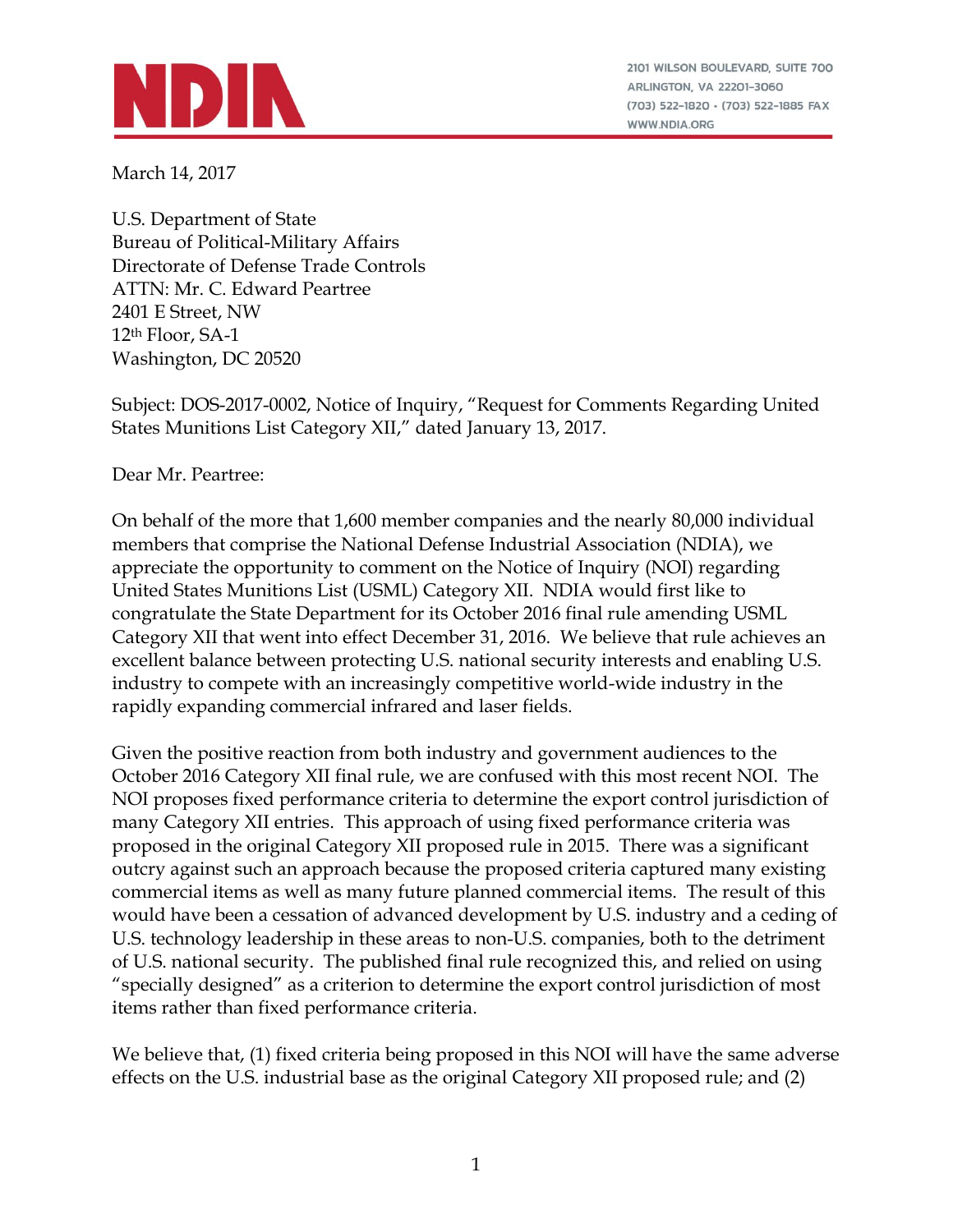this NOI is unnecessary because October 2016 final rule, as published, adequately protects the national security interests of the U.S.

The NOI proposes to control commercial items that either are currently in production or will be in production shortly. For example, it proposes to control multi-spectral infrared focal plane arrays with a detector pitch of less than 50 microns. High performance multi-spectral infrared imaging entered the commercial mainstream several years ago. It is common in environmental sensing such as ocean oil spill detection, earth mapping, and critical bio-medical applications such as tuberculosis detection. The NOI also proposes to control microbolometer infrared focal plane arrays with greater than 328,000 detector elements and a pitch equal to or less than 14 microns. Such microbolometers are in production today in France where they are regulated as commercial items. Chinese infrared companies crossed the 328,000 element and 17 micron threshold four years ago. Given the 5-year cycle of R&D to production, they are expected to exceed this performance threshold this year.

As another example, we anticipate development within the next five years of bioculars, goggles, or head or helmet-mounted imaging systems (including video-based articles having a separate near-to-eye display) having fusing outputs of multiple infrared focal plane arrays each having a peak response at a wavelength greater than 1,000 nm. Such systems will have multiple civil and military applications. A person on the ground or in a vehicle would be able to hold bioculars, wear goggles, or head or helmet-mounted imaging systems to either transmit video images to a central location or to view video of multispectral infrared fused images from other camera systems mounted on towers or vehicles, for instance. This type of system could be utilized at large commercial installations (nuclear plants, oil refineries, mines), large public events (the Olympics, marathons, parades, concerts, sporting events), or for a range of civilian missions including airport security, policing, fire and rescue, or border patrol.

The negative impact this NOI would have on commercial development is the same as the first proposed rule. Regulation of commercial items as military, especially ones that are commercially available outside the U.S., would decimate the U.S. industry. Additionally, the fixed performance criteria would ensure that no U.S. company would invest any development funds into such a product because the company would be unable to sell it commercially. This would guarantee that non-U.S. companies would advance ahead of U.S. companies in these critical technology areas.

We also believe the NOI to be unnecessary. The October 2016 final rule, in effect now, wholly protects critical military-unique items in these areas. The rule does this in two ways. First, the rule relies on the definition of "specially designed." For items to not be considered specially designed industry must prove there is either an equivalent commercial item in existence, or that from its inception and throughout development the item was meant for commercial use. Absent such proof, the only alternative is to